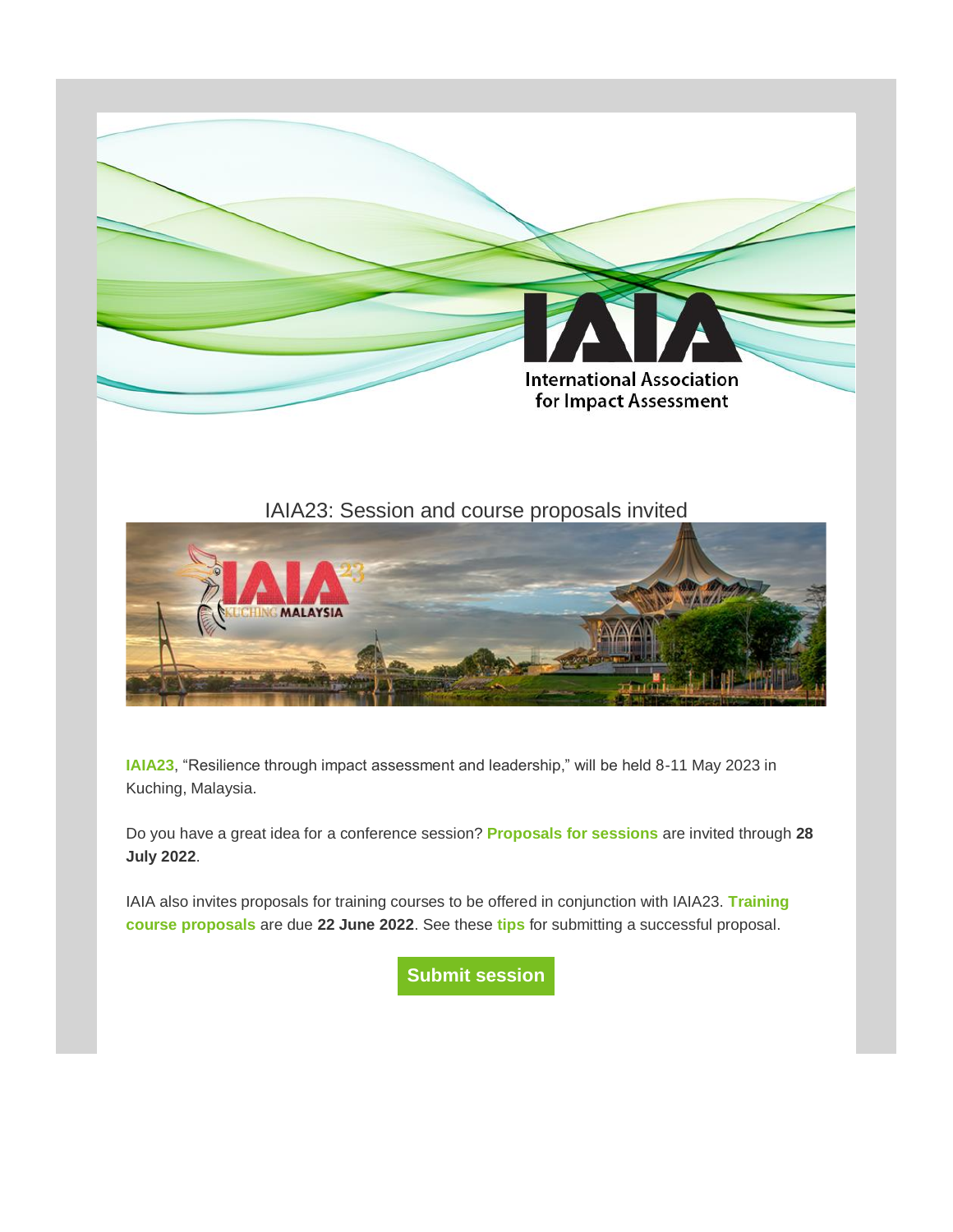

#### **Online training courses starting soon**

Register now for these live, virtual IAIA courses:

- **[Biodiversity-friendly infrastructure](http://iaia.informz.net/z/cjUucD9taT0zNjY0MjI1JnA9MSZ1PTQwNTIyMTY3MiZsaT0zNTc3NTMyOA/index.html)** *(Register by 28 June!)*
- *•* **[Strategic thinking for sustainability \(ST4S\) in SEA and SA](http://iaia.informz.net/z/cjUucD9taT0zNjY0MjI1JnA9MSZ1PTQwNTIyMTY3MiZsaT0zNTc3NTMyOQ/index.html)**
- **[Effective engagement in impact assessment](http://iaia.informz.net/z/cjUucD9taT0zNjY0MjI1JnA9MSZ1PTQwNTIyMTY3MiZsaT0zNTc3NTMzMA/index.html)**
- *•* **[Smarter monitoring and auditing](http://iaia.informz.net/z/cjUucD9taT0zNjY0MjI1JnA9MSZ1PTQwNTIyMTY3MiZsaT0zNTc3NTMzMQ/index.html)**



#### **Journal editor sought (expressions of interest due 30 June)**

IAIA is looking to recruit an editor (or editorial team) for its journal, *Impact Assessment & Project Appraisal*. The new editor (or team) would ideally commence full duties later in 2022. **[Download the call for expressions of](http://iaia.informz.net/z/cjUucD9taT0zNjY0MjI1JnA9MSZ1PTQwNTIyMTY3MiZsaT0zNTc3NTMzMg/index.html)  [interest](http://iaia.informz.net/z/cjUucD9taT0zNjY0MjI1JnA9MSZ1PTQwNTIyMTY3MiZsaT0zNTc3NTMzMg/index.html)** (due 30 June), or contact **[Alan Bond](mailto:alan.bond@uea.ac.uk?subject=IAPA%20journal%20editor%20position)**, Chair of IAIA's Journal Management Committee for more information.



**Free webinar on Western Australia's transformation to digital EAs** The second of our **[Digital Impact Assessment Series](http://iaia.informz.net/z/cjUucD9taT0zNjY0MjI1JnA9MSZ1PTQwNTIyMTY3MiZsaT0zNTc3NTMzMw/index.html)** will take place on **13 July**. Join us as we explore Western Australia's Shared Analytic Framework for the Environment (SAFE), a "next-step" data and digital solution to assist both project and strategic IA. **[Register now!](http://iaia.informz.net/z/cjUucD9taT0zNjY0MjI1JnA9MSZ1PTQwNTIyMTY3MiZsaT0zNTc3NTMzMw/index.html)**



#### **Celsius 1.5: Registration opening soon**

Stay tuned: Registration for "**[Celsius 1.5: Impact Assessment and Climate](https://conferences.iaia.org/climatechange22/index.php)  [Change](https://conferences.iaia.org/climatechange22/index.php)**" (plus the related training course, technical tour, and workshop) will be opening in late June! This international symposium will explore the intersection between climate change and IA, along with best practices in resilient and lowcarbon cities and Africa's transition to a low-carbon economy.

**Professional News and Resources**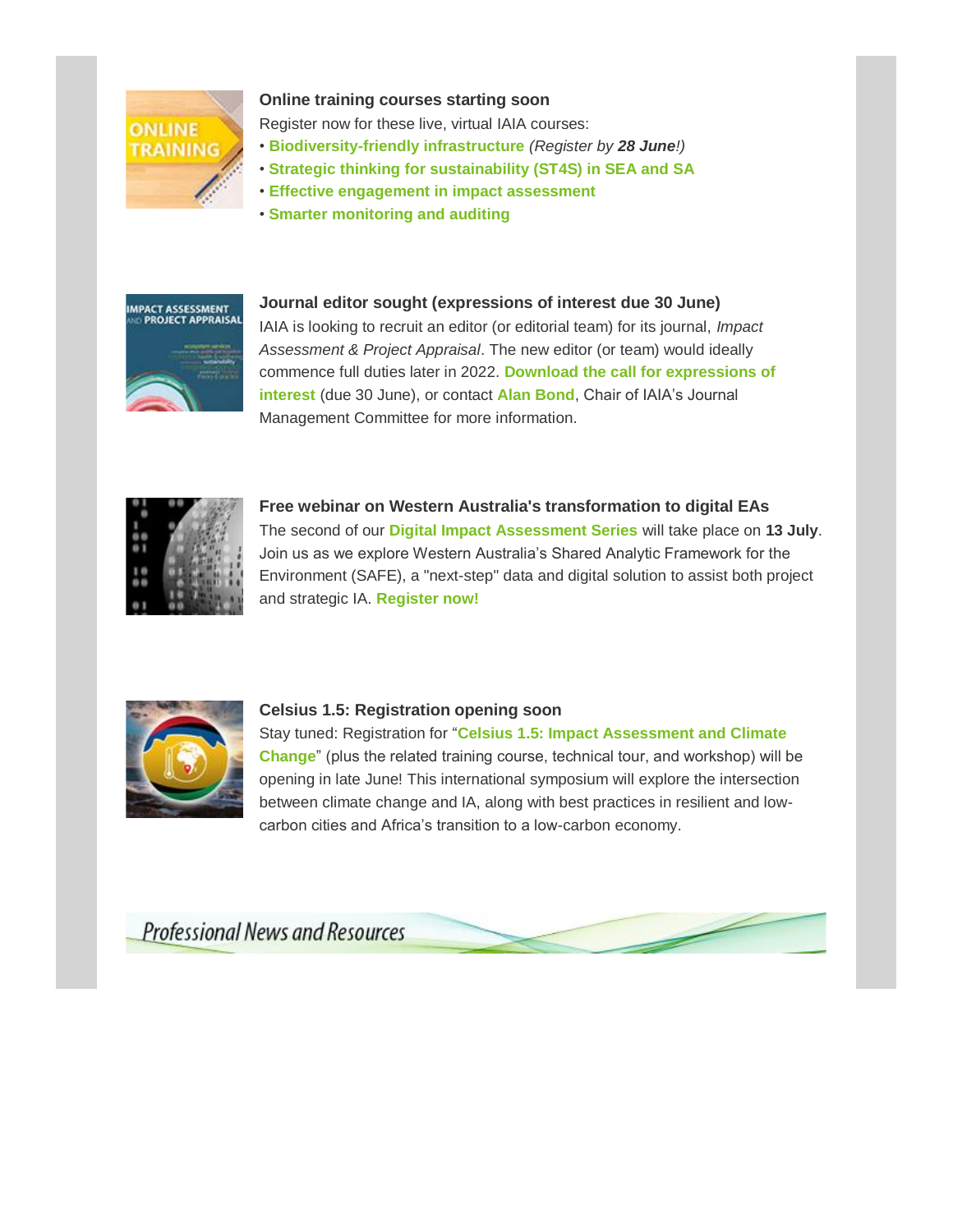#### **Updated COBHRA launched**

Oxfam has just launched a completely revamped version of the **[Community-based](http://iaia.informz.net/z/cjUucD9taT0zNjY0MjI1JnA9MSZ1PTQwNTIyMTY3MiZsaT0zNTc3NTMzNQ/index.html)  [Human Rights Impact Assessment tool](http://iaia.informz.net/z/cjUucD9taT0zNjY0MjI1JnA9MSZ1PTQwNTIyMTY3MiZsaT0zNTc3NTMzNQ/index.html)  [\(COBHRA\)](http://iaia.informz.net/z/cjUucD9taT0zNjY0MjI1JnA9MSZ1PTQwNTIyMTY3MiZsaT0zNTc3NTMzNQ/index.html)**. The new COBHRA has refined its lens, examining every issue not only from the perspective of human rights but of gender, with the goal of developing solutions that will work for women, men, and gender-diverse peoples. Read this **[blog post by Caroline Brodeur](http://iaia.informz.net/z/cjUucD9taT0zNjY0MjI1JnA9MSZ1PTQwNTIyMTY3MiZsaT0zNTc3NTMzNg/index.html)** for more information.

## **Latest "plan for the planet" calls for protecting 44% of land, home to 1.8b humans**

How much of Earth's terrestrial area needs protection to secure the planet's biodiversity? A **[new estimate](http://iaia.informz.net/z/cjUucD9taT0zNjY0MjI1JnA9MSZ1PTQwNTIyMTY3MiZsaT0zNTc3NTMzNw/index.html)** says 44%, or 64 million square kilometers (25 million square miles), an area that is home to almost a quarter of humanity. The newly proposed target is significantly higher than the goal currently under discussion for the CBD's post-2020 agenda: protecting 30% of land and ocean by 2030.

### **Types of peer review, their pros & cons – what you need to know**

Journals offer different types of peer review. How do you choose what's right for you? And what does that mean for submitting your article? **[Explore the different types of peer review](http://iaia.informz.net/z/cjUucD9taT0zNjY0MjI1JnA9MSZ1PTQwNTIyMTY3MiZsaT0zNTc3NTM0MA/index.html)**, including their pros and cons, with this new guide from Taylor & Francis, publisher of IAIA's

journal, *Impact Assessment and Project Appraisal*.

### **Protect this place: The Langkawi Archipelago, an ancient jewel**

Langkawi Archipelago, a cluster of 109 tropical islands in Malaysia, is a UNESCO Global Geopark and an important area for marine mammals. But **[unchecked tourism threatens](http://iaia.informz.net/z/cjUucD9taT0zNjY0MjI1JnA9MSZ1PTQwNTIyMTY3MiZsaT0zNTc3NTM0Mw/index.html)  [this important ecosystem](http://iaia.informz.net/z/cjUucD9taT0zNjY0MjI1JnA9MSZ1PTQwNTIyMTY3MiZsaT0zNTc3NTM0Mw/index.html)** and its wildlife.

#### **Stockholm+50 event proposes innovative technology tool for environmental solutions**

The **[Solutions Hub](http://iaia.informz.net/z/cjUucD9taT0zNjY0MjI1JnA9MSZ1PTQwNTIyMTY3MiZsaT0zNTc3NTM0NA/index.html)** would provide evidencebased data and analytics to aid decision making. It would also facilitate access to both digital technologies for sustainability and new and successful technologies. These tools, combined with capacity support, aim to help developing countries more easily achieve their goals.

### **Countries worst hit by climate crisis demand rich countries pay compensation**

The world's most climate vulnerable countries often also the poorest — want rich, highemission nations to pay for climate damages. But **[what exactly could such funds do](http://iaia.informz.net/z/cjUucD9taT0zNjY0MjI1JnA9MSZ1PTQwNTIyMTY3MiZsaT0zNTc3NTM0Nw/index.html)**? Will the planet burn as countries wait for payouts before making emission cuts?